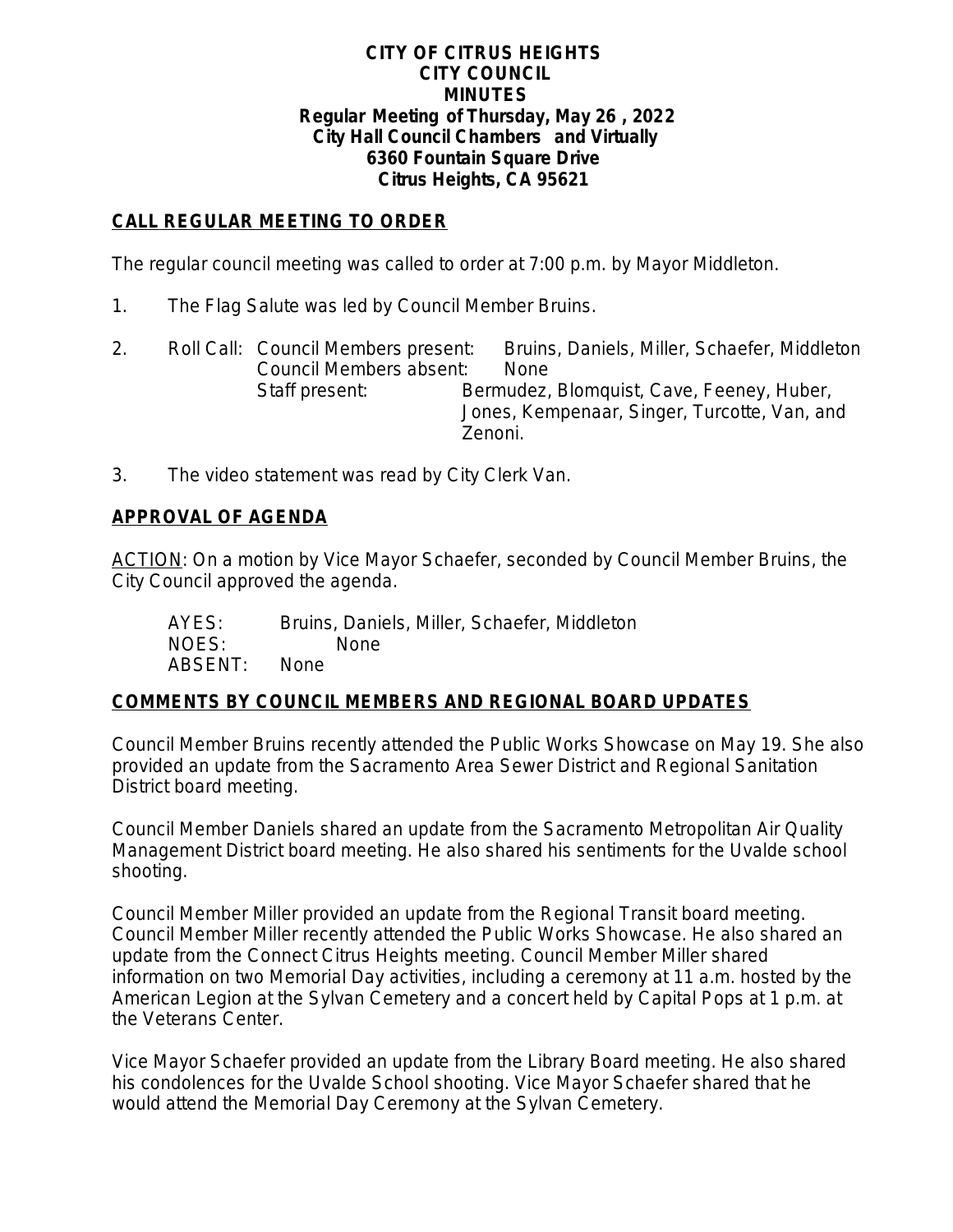Mayor Middleton provided an update on the May 10 Strategic Planning retreat. The completed strategic goals and objectives document are available on the City's website. Mayor Middleton recently attended the Police Activities League Public Safety event at Rusch Park.

### **PUBLIC COMMENT**

None

### **CONSENT CALENDAR**

4. **SUBJECT**: Approval of Minutes **RECOMMENDATION** : Approve the Minutes of the Special Meeting of May 10, 2022 and the Regular Meeting of May 12, 2022

5. **SUBJECT:** Review the Sacramento Stormwater Quality Partnership Program and Authorize FY 22/23 Expenditures **STAFF:** R. Cave / L. Blomquist **RECOMMENDATION :** Adopt Resolution No. 2022-033, A Resolution of the City Council of the City of Citrus Heights, California, Authorizing the City Manager to Expend Stormwater Funds for the City of Citrus Heights' Shared Cost of Joint Implemented Municipal Separate Storm Sewer System Requirements with the

Sacramento Stormwater Quality Partnership

- 6. **SUBJECT:** Bonita Way/ Garry Oak Drive/ Twin Oaks Avenue Storm Drain Project Final Acceptance and Notice of Completion – City PN 30-17-004 **STAFF:** R. Cave/ L. Blomquist **RECOMMENDATION :** Adopt Resolution No. 2022-034, A Resolution of the City Council of the City of Citrus Heights, California, Accepting the Bonita Way/Garry Oak Drive/Twin Oaks Avenue Storm Drain Project as Complete and Authorizing the City Engineer to Record a Notice of Completion and Release the Contract Retention
- 7. **SUBJECT:** 2022 California Prohousing Designation Program **STAFF:** C. Kempenaar/ E. Singer **RECOMMENDATION :** Adopt Resolution No. 2022-035, A Resolution of the City Council of the City of Citrus Heights, California, Authorizing Application to and Participation in the Pro-housing Designation Program
- 8. **SUBJECT:** Declaration of Surplus Properties Sayonara Drive **STAFF:** C. Kempenaar/ A. Bermudez **RECOMMENDATION :** Adopt Resolution No. 2022-036, A Resolution of the City Council of the City of Citrus Heights, California, Declaring Certain Vacant Properties on Sayonara Drive as Exempt Surplus Properties

ACTION: On a motion by Council Member Miller, seconded by Council Member Daniels, the City Council adopted Consent Calendar Items 4, 5, 6, 7, and 8.

AYES: Bruins, Daniels, Miller, Schaefer, Middleton NOES: None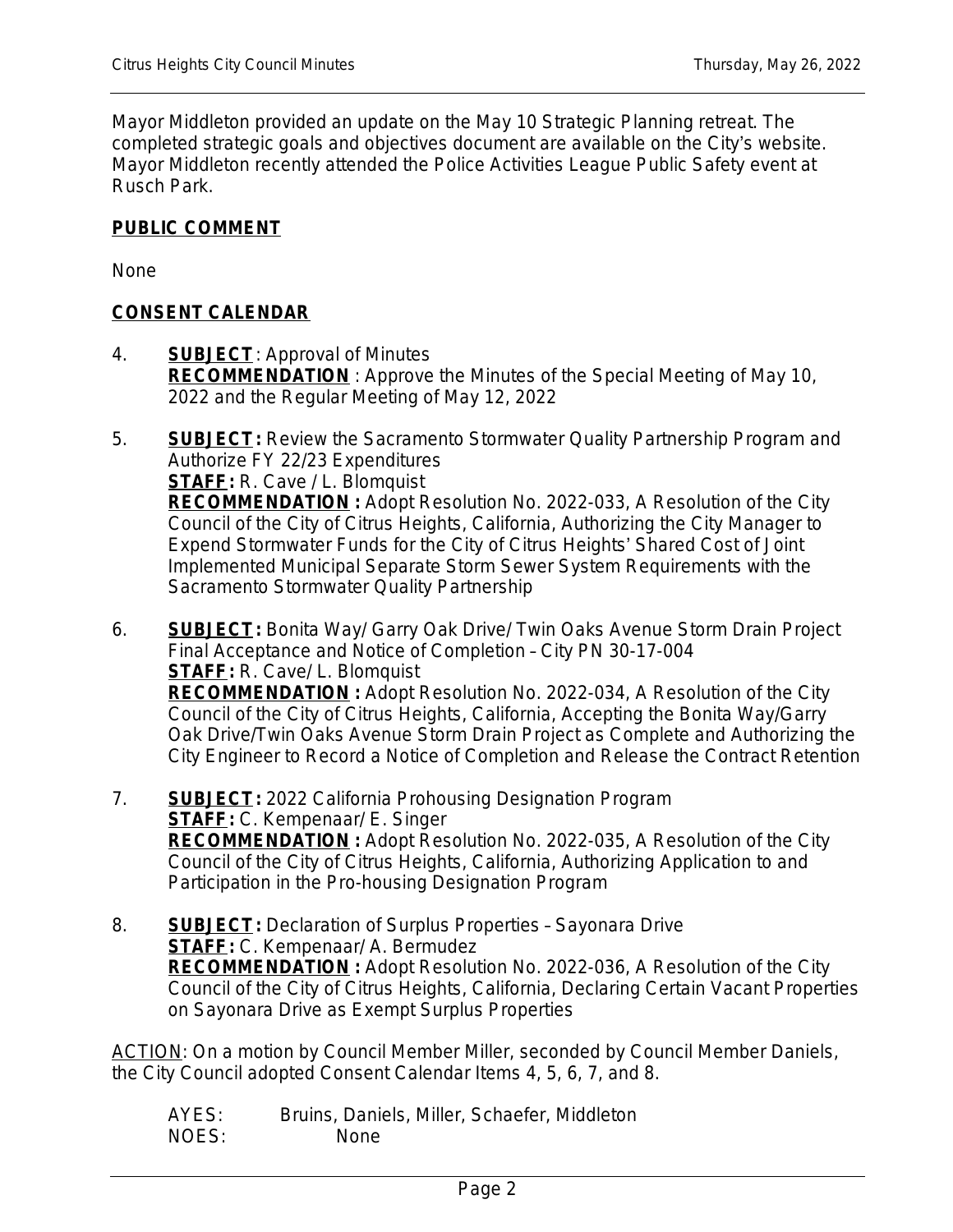ABSENT: None

# **REGULAR CALENDAR**

9. **SUBJECT:** Adoption of Focus Area Strategic Planning Objectives **STAFF:** A. Feeney **RECOMMENDATION :** Adopt Resolution No. 2022-037, A Resolution of the City Council of the City of Citrus Heights, California, Adopting the "Focus Area Strategic Objectives" for the Remainder of the Current Three Year Strategic Plan Goals Term (March 2024)

City Manager Feeney presented the item to City Council. On May 10, City Council and City staff attended a Strategic Planning retreat to outline project goals and objectives. In preparation for the May 10 Strategic Planning retreat, staff prepared a background memo, which identified core objectives as a work plan through March 2024. In this background memo, staff identified four areas of focus to guide the goals established by Council. The four key focus areas identified include community image, economic development, community connection, and infrastructure. Some of the goals established to focus on community image include quarterly reports from the City's Self Help program, educational information on jurisdictional responsibilities within the City, and improving blighted commercial properties and addressing trespass issues. Goals established to focus on economic development include the Sunrise Tomorrow Specific Plan, business attraction and retention, and increasing active engagement in regional, state, and federal legislation. Feeney discussed goals outlined to focus on community connection, which includes the creation of a Community Engagement Program, the purchase and outfitting of a Citrus Heights Block Party Trailer, and providing seed funding for community groups to host special events. The area of focus for infrastructure includes a proposal for consideration of a gateway monument, refurbishing roadway medians, and replacing faded and outdated signage. City Manager Feeney stated the resolution presented would memorialize the goals and objectives outlined in the Strategic Objectives background memo.

Council comments followed.

Council Member Miller suggested the addition of wayfinding signs in the City.

ACTION: On a motion by Council Member Bruins, seconded by Council Member Miller, the City Council adopted a Resolution of the City Council of the City of Citrus Heights, California, Adopting the "Focus Area Strategic Objectives" for the Remainder of the Current Three Year Strategic Plan Goals Term (March 2024).

| AYES:   | Bruins, Daniels, Miller, Schaefer, Middleton |
|---------|----------------------------------------------|
| NOES:   | None.                                        |
| ABSENT: | None.                                        |

10. **SUBJECT:** American Rescue Plan Act Fund Allocation Discussion **STAFF:** A. Feeney/ B. Zenoni/ M. Huber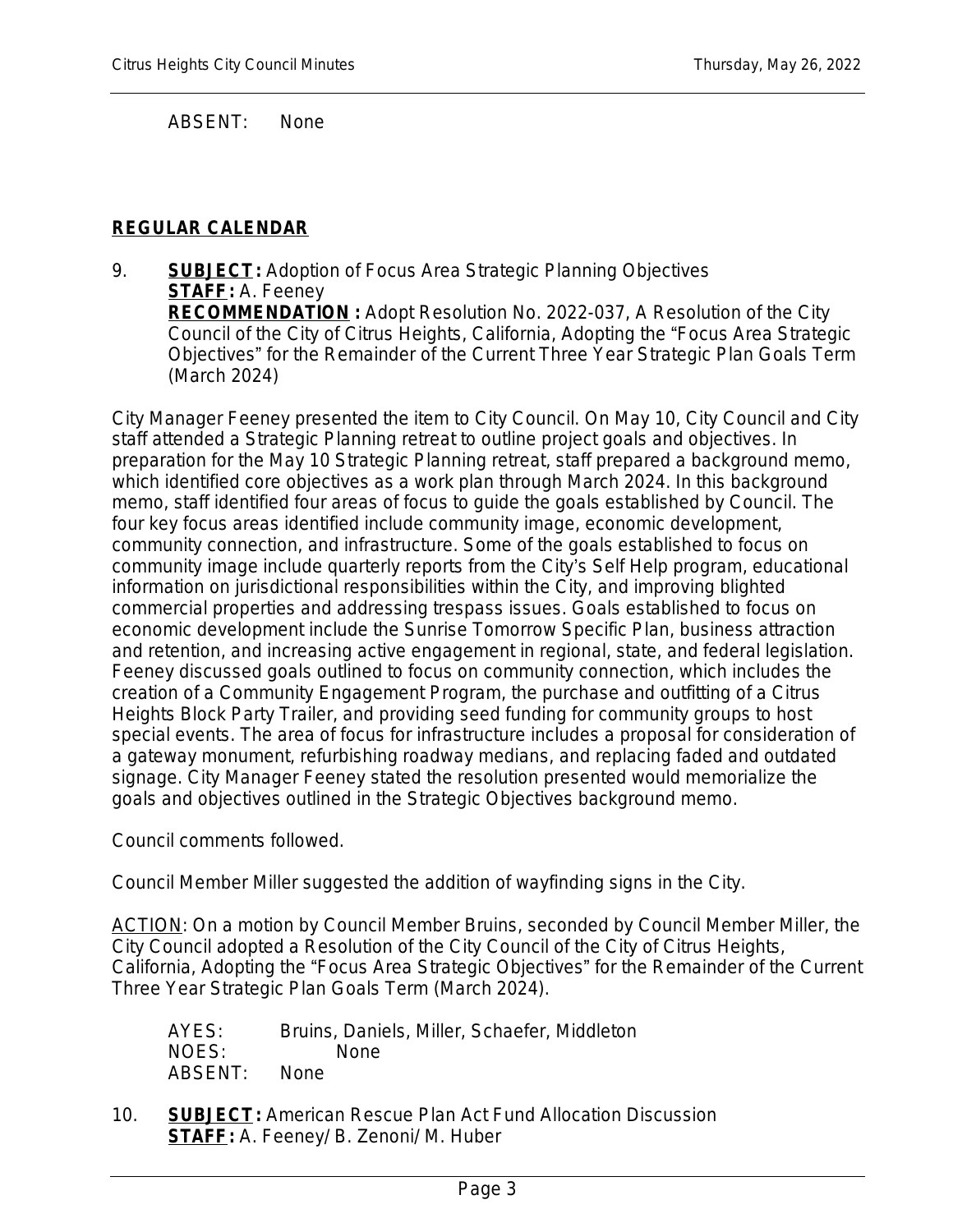**RECOMMENDATION :** Receive a staff report and presentation, and provide feedback on the next increment of proposed funding allocations of American Rescue Plan (ARP) Act revenue

City Manager Feeney presented on the American Rescue Plan Act (ARPA) funding allocation. The City of Citrus Heights received the first portion of the total \$15.7 million ARPA funding in May of 2021. Previously, the City allocated a portion of that funding to Police Department staffing and a Small Business COVID Recovery Program. During the May 10 Strategic Planning retreat, Council Members and City staff established a number of goals, which would utilize APRA funding. Four strategic objective programs for possible implementation include the creation of a beautification crew, purchasing a Citrus Heights Block Party Trailer, Police Department Scheduled Replacement vehicles, and Public Safety Communications Center critical needs. The beautification crew would assist staff with homeless camp abatement, illegal dumping, abandoned transient carts and debris, and more. The purchase of a Block Party Trailer would be available for community organization and groups to rent, and comes stocked with event essentials. Police Department Scheduled Replacement Vehicles would bring a plan before Council to replace and/or upgrade the deferred portion of the Police Department fleet. In addition, a plan for consideration would be to replace and/or upgrade outdated technologies in the Police Department Communications Center.

Council Member Daniels expressed his support for establishing a policy for the immediate removal of any encampment or person found sleeping within 50 feet of a roadway for public safety purposes.

Council Member Bruins expressed her support for a community Block Party Trailer.

Council Member Miller shared his support for infrastructure maintenance, such as street restriping.

Vice Mayor Schaefer shared his support for the objectives as outlined.

Mayor Middleton expressed her support for the objectives as outlined.

## **DEPARTMENT REPORTS**

None

#### **CITY MANAGER ITEMS**

City Manager Feeney shared with the Council information from recent events such as the Public Works Showcase and the Citrus Heights Celebrates Trails. He also shared information on Memorial Day activities in Citrus Heights, such as the American Legion Memorial Service at Sylvan Cemetery and the Capital Pops Concert Band public concert at the Veterans Center.

## **ITEMS REQUESTED BY COUNCIL MEMBERS/ FUTURE AGENDA ITEMS**